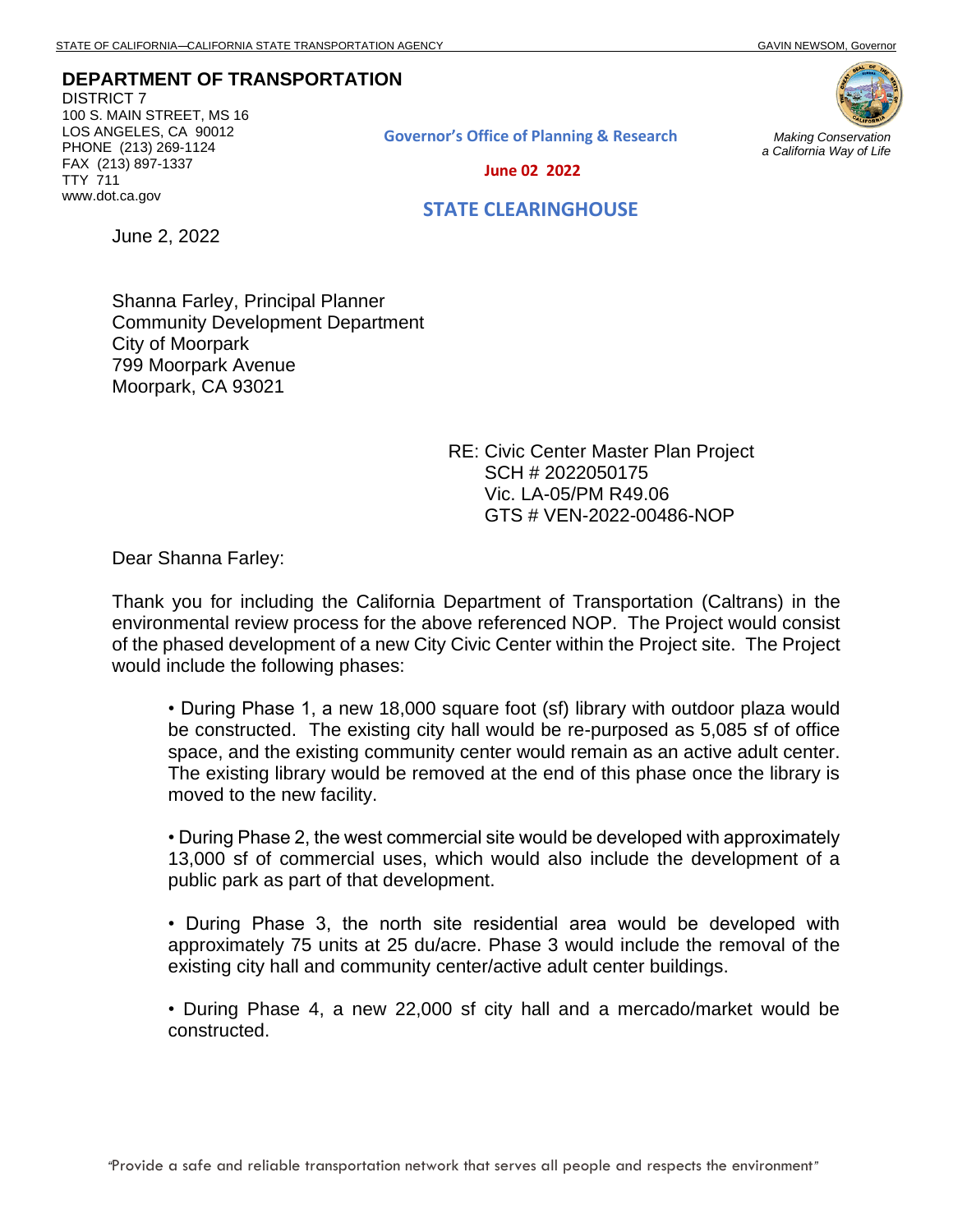Shanna Farley June 2, 2022 Page 2 of 3

> The mission of Caltrans is to provide a safe and reliable transportation network that serves all people and respects the environment. Senate Bill 743 (2013) has codified into CEQA law and mandated that CEQA review of transportation impacts of proposed development be modified by using Vehicle Miles Traveled (VMT) as the primary metric in identifying transportation impacts for all future development projects. You may reference the Governor's Office of Planning and Research (OPR) for more information:

<http://opr.ca.gov/ceqa/updates/guidelines/>

As a reminder, VMT is the standard transportation analysis metric in CEQA for land use projects after July 1, 2020, which is the statewide implementation date.

Caltrans is aware of challenges that the region faces in identifying viable solutions to alleviating congestion on State and Local facilities. With limited room to expand vehicular capacity, this development should incorporate multi-modal and complete streets transportation elements that will actively promote alternatives to car use and better manage existing parking assets. Prioritizing and allocating space to efficient modes of travel such as bicycling and public transit can allow streets to transport more people in a fixed amount of right-of-way.

Caltrans supports the implementation of complete streets and pedestrian safety measures such as road diets and other traffic calming measures. Please note the Federal Highway Administration (FHWA) recognizes the road diet treatment as a proven safety countermeasure, and the cost of a road diet can be significantly reduced if implemented in tandem with routine street resurfacing. Overall, the environmental report should ensure all modes are served well by planning and development activities. This includes reducing single occupancy vehicle trips, ensuring safety, reducing vehicle miles traveled, supporting accessibility, and reducing greenhouse gas emissions. The project location is next to SR-23 and many pedestrian will be walking to the Civic Center, please include a pedestrian/bicycle safety analysis for SR-23 and Charles Street/driveway and SR-23 and High Street.

We encourage the Lead Agency to evaluate the potential of Transportation Demand Management (TDM) strategies and Intelligent Transportation System (ITS) applications in order to better manage the transportation network, as well as transit service and bicycle or pedestrian connectivity improvements. For additional TDM options, please refer to the Federal Highway Administration's *Integrating Demand Management into the Transportation Planning Process: A Desk Reference* (Chapter 8).This reference is available online at:

<http://www.ops.fhwa.dot.gov/publications/fhwahop12035/fhwahop12035.pdf>

*"Provide a safe and reliable transportation network that serves all people and respects the environment"*